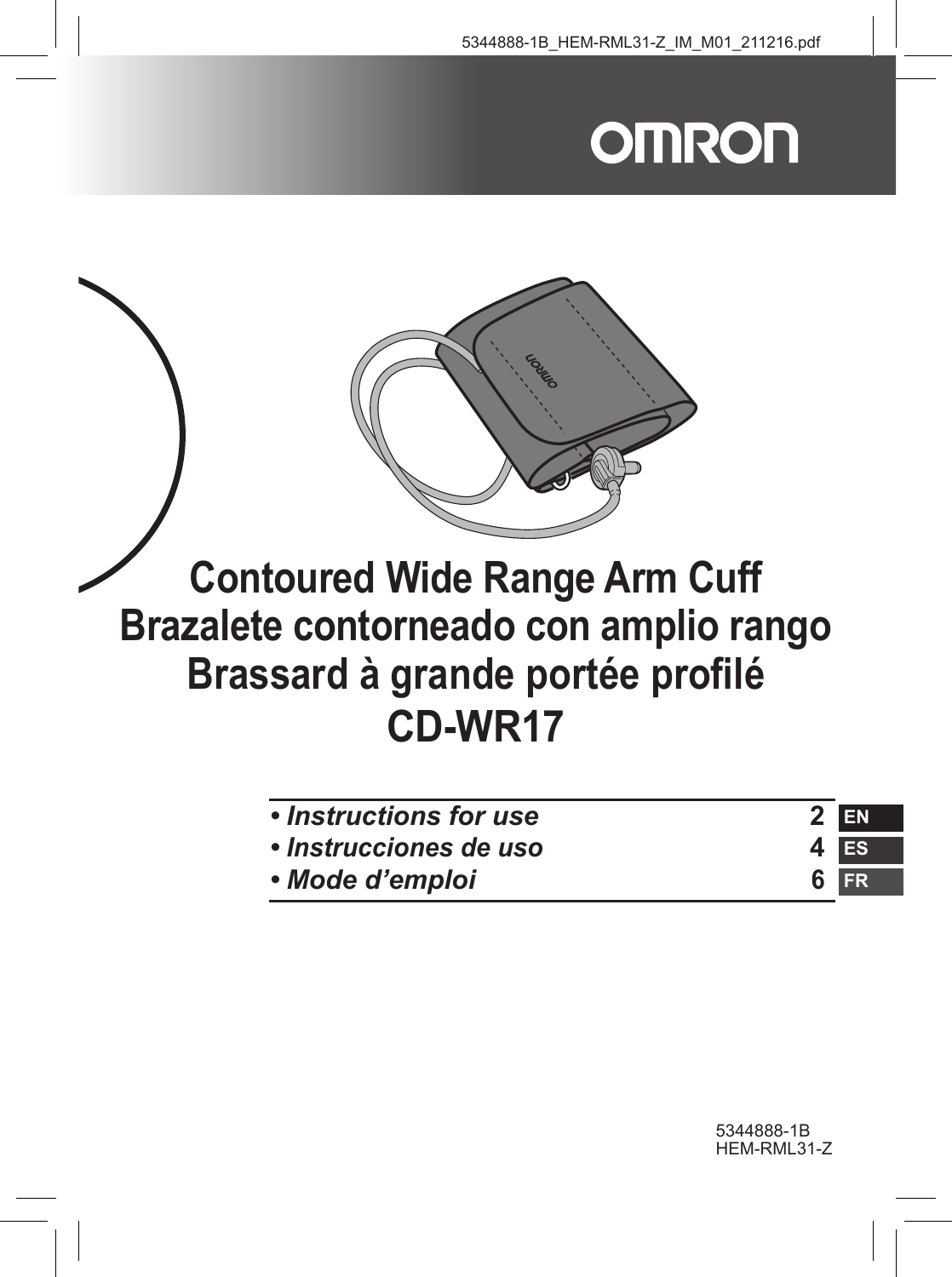Thank you for purchasing the OMRON Contoured Wide Range Arm Cuff (CD-WR17). Arm circumference for this cuff is 9" to 17" (22 to 42 cm). Please refer to the original instruction manual of your Blood Pressure Monitor.

**Please read this instruction manual thoroughly before using the unit. Please keep for future reference.** 

*Caution:* **Indicates a potentially hazardous situation which, if not avoided, may result in minor or moderate injury to the user or patient or damage to the equipment or other property.**

- Use only the approved OMRON Blood Pressure Monitor with this cuff. Works with OMRON Advanced Accuracy blood pressure monitors compatible with D-Ring Cuff.
- Use the same arm cuff model as written next to the air jack. Do not use any other type of arm cuff.
- Do not wash the cuff or make it wet.

*Instructions for use* Remove tight-fitting clothing or tight rolled up sleeve from your left upper arm.

Do not place the arm cuff over thick clothes.



- **1.** Insert the air plug into the air jack securely.
- **2.** Wrap the arm cuff firmly in place around your left upper arm.

The bottom edge of the arm cuff should be 1/2 inch (1 - 2 cm) above the elbow. Air tube is on the inside of your arm and aligned with your middle finger.



3. Secure closed with the fabric fastener.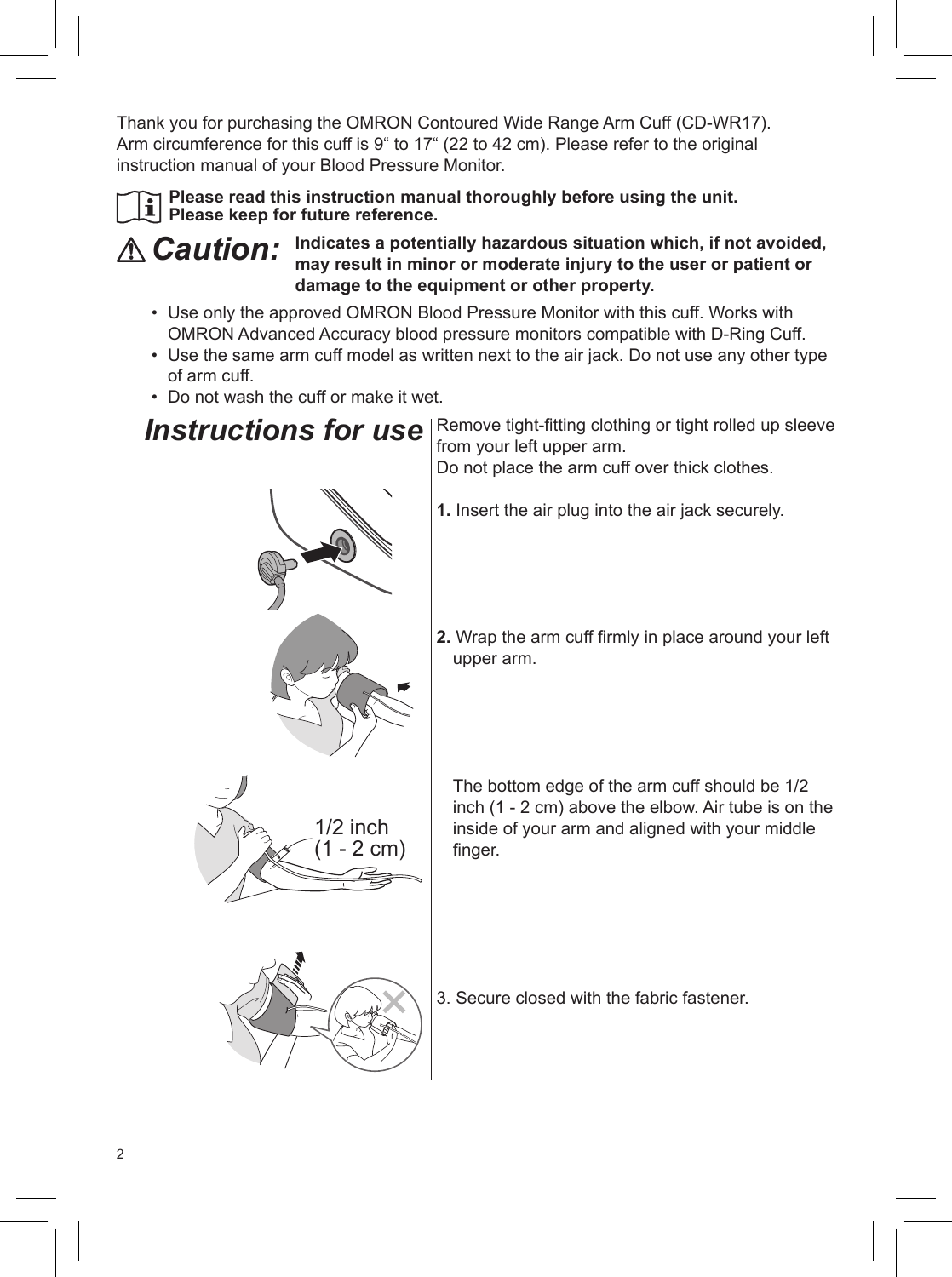

#### *Maintenance*

#### **Taking measurements on the right arm**

The air tube will run along the inside of your arm. Be careful not to rest your arm on the air tube.

- Note: The blood pressure can differ between the right arm and the left arm, and the measured blood pressure values can be different. OMRON recommends to always use the same arm for measurement. If the values between both arms differ substantially, please check with your physician which arm to use for your measurement.
- Use a soft and dry cloth, or a soft and moistened cloth and neutral soap to clean the arm cuff.
- Do not use gasoline, thinners or similar solvents to clean the arm cuff.
- Do not store the arm cuff in extreme temperatures, humidity, direct sunlight, dust or corrosive vapors.
- Do not bend or crease the air tube excessively.

## *Limited Warranty*

Your CD-WR17 cuff is warranted to be free from defects in materials and workmanship within 1 year from the date of purchase, when this cuff is used in accordance with the instructions provided with this cuff. The above warranty extends only to the original retail purchaser. We will, at our option, replace without charge any arm cuff covered by the above warranty. Replacement is our only responsibility and your only remedy under the above warranty. To obtain warranty service contact Customer Service by calling 1-800-634-4350 for the address of the inspection center, the return shipping and handling fee, and further instructions.

THE FOREGOING IS THE SOLE WARRANTY PROVIDED BY OMRON IN CONNECTION WITH THIS PRODUCT, AND OMRON HEREBY DISCLAIMS ANY OTHER WARRANTIES, EXPRESS OR IMPLIED, INCLUDING IMPLIED WARRANTIES OF MERCHANTABILITY AND FITNESS FOR A PARTICULAR PURPOSE. IMPLIED WARRANTIES AND OTHER TERMS THAT MAY BE IMPOSED BY LAW, IF ANY, ARE LIMITED IN DURATION TO THE PERIOD OF THE ABOVE EXPRESS WARRANTY.

OMRON SHALL NOT BE LIABLE FOR LOSS OF USE OR ANY OTHER SPECIAL, INCIDENTAL, CONSEQUENTIAL OR INDIRECT COSTS, EXPENSES OR DAMAGES.

This warranty provides you with specific legal rights, and you may have other rights that vary by jurisdiction. Because of special local requirements, some of the above limitations and exclusions may not apply to you.

| <b>Product Description</b>                      | Blood pressure monitor cuff                                                                                                        |
|-------------------------------------------------|------------------------------------------------------------------------------------------------------------------------------------|
| Model                                           | CD-WR17                                                                                                                            |
| Arm Circumference                               | $9^{\circ}$ - 17 $^{\circ}$ (22 - 42 cm)                                                                                           |
| <b>Dimensions</b>                               | Approximately 5 3/4" × 23 1/2" (air tube: 29 1/2")<br>$(145 \text{ mm} \times 594 \text{ mm} \text{ (air tube: } 750 \text{ mm}))$ |
| Operating temperature / humidity                | 50°F to 104°F (10°C to 40°C) / 15 to 90% RH                                                                                        |
| Storage temperature /humidity /<br>air pressure | -4°F to 140°F (-20°C to 60°C) / 10 to 95% RH /<br>700 to 1060 hPa                                                                  |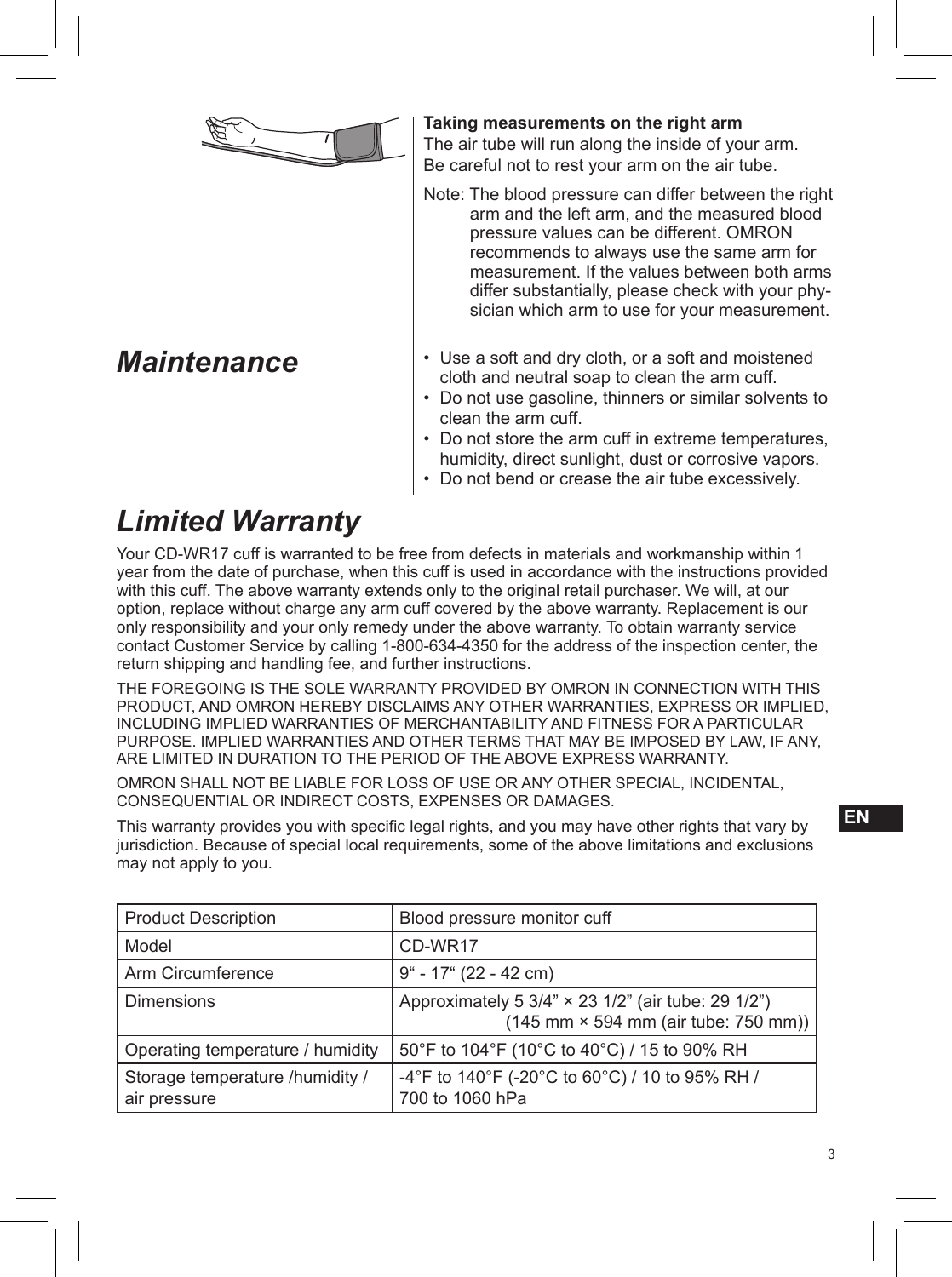Gracias por adquirir el Brazalete contorneado con amplio rango OMRON (CD-WR17). La circunferencia de brazo para este brazalete es de 9" a 17" (22 a 42 cm). Consulte el manual de instrucciones original de su Monitor de Presión Arterial.

**Lea este manual de instrucciones detenidamente antes de usar la unidad. Consérvelo para futura referencia.**

*Precaución:* **Indica una situación potencialmente peligrosa que, en caso de no evitarse, podría provocar lesiones leves o moderadas al usuario o al paciente o daños al equipo u otros bienes.**

- Use únicamente el Monitor de Presión Arterial de OMRON aprobado para este brazalete. Trabaja con monitores de presión arterial OMRON de Precisión Avanzada compatibles con el brazalete con anillo en D.
- Use el mismo modelo de brazalete que está escrito junto al enchufe hembra de aire. No utilice ningún otro tipo de brazalete.
- No lave el brazalete ni lo moje.





*Instrucciones de uso* | Quite toda vestimenta ajustada o manga arremangada de la parte superior del brazo. No coloque el brazalete sobre ropa gruesa.

- **1.** Introduzca el enchufe macho del aire en el enchufe hembra del aire firmemente.
- **2.** Coloque el brazalete de modo que quede bien envuelto alrededor de la parte superior del brazo izquierdo.

El borde inferior del brazalete debe estar a 1/2 pulgada (1 a 2 cm) por encima del codo. El tubo de aire queda en la parte interna del brazo y alineado con el dedo medio.

**3.** Ajústelo bien con el cierre de tela.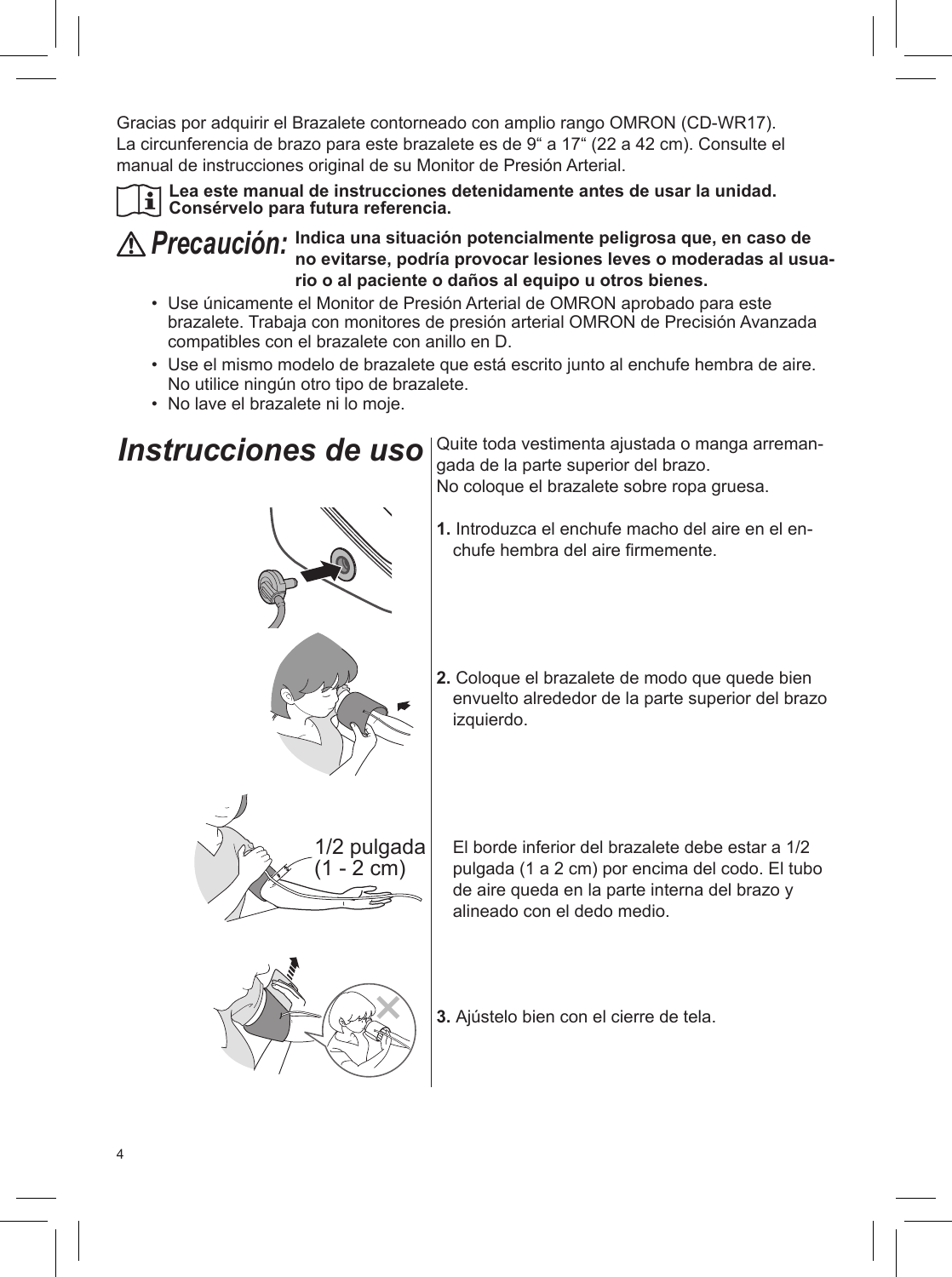

### *Mantenimiento*

**Cómo tomar mediciones en el brazo derecho**

El tubo de aire se extiende por la parte interna del brazo. Tenga cuidado de no apoyar el brazo sobre el tubo de aire.

- Nota: La presión arterial puede diferir entre el brazo derecho y el brazo izquierdo y los valores medidos de la presión arterial también pueden ser diferentes. OMRON recomienda usar siempre el mismo brazo para realizar la medición. Si los valores entre ambos brazos difieren de forma considerable, consulte con su médico qué brazo debe utilizar para la medición.
- Use un paño suave y seco o un paño húmedo suave y mojado con jabón neutral para limpiar el brazalete.
- No use gasolina, diluyentes o solventes similares para limpiar el brazalete.
- No guarde el brazalete en temperaturas extremas, humedad, luz directa del sol, polvo o vapores corrosivos.
- No doble demasiado el tubo de aire.

### *Garantía Limitada*

Su brazalete para el brazo CD-WR17 está garantizado como libre de defectos en materiales y mano de obra que se presenten dentro de 1 año a partir de la fecha de compra, si se usa de acuerdo con las instrucciones que se suministran con el brazalete. La garantía a la que se hace referencia anteriormente se extiende sólo al comprador minorista original. A criterio de la empresa, se cambiará sin cargo alguno el brazalete que esté cubierto por la garantía a la que se hace referencia más arriba. El reemplazo es nuestra única responsabilidad y su único recurso bajo la garantía provista. Para recibir el servicio de garantía, póngase en contacto con servicio al cliente llamando al 1-800-634-4350 para averiguar la dirección del centro de inspecciones, las tarifas de envío por devolución y procesamiento y demás instrucciones.

LO QUE PRECEDE ES LA ÚNICA GARANTÍA PROVISTA POR OMRON EN RELACIÓN A ESTE PRODUCTO, Y POR LA PRESENTE, OMRON RENUNCIA A CUALQUIER OTRA GARANTÍA, TÁCI-TA O IMPLÍCITA, LO QUE INCLUYE GARANTÍAS IMPLÍCITAS DE COMERCIABILIDAD Y APTITUD PARA UN PROPÓSITO CONCRETO. LAS GARANTÍAS IMPLÍCITAS Y OTROS TÉRMINOS QUE PUEDAN ESTAR IMPUESTOS POR LEY, SI LOS HAY, TIENEN UNA DURACIÓN LIMITADA AL PERÍODO DE LA GARANTÍA EXPRESADA MÁS ARRIBA.

OMRON NO SERÁ RESPONSABLE POR LA PÉRDIDA DE USO O CUALQUIER OTRO COSTO, GASTO O DAÑO INCIDENTAL O INDIRECTO.

Esta garantía le otorga derechos legales específicos y es posible que también le correspondan otros derechos que varían según la jurisdicción. En virtud de ciertos requisitos locales especiales, es posible que algunas de las limitaciones y exclusiones anteriores no sean aplicables en su caso.

| Descripción del producto                                     | Brazalete de monitor de presión arterial                                                             |
|--------------------------------------------------------------|------------------------------------------------------------------------------------------------------|
| Modelo                                                       | CD-WR17                                                                                              |
| Circunferencia del brazo                                     | 9" - 17" (22 - 42 cm)                                                                                |
| Dimensiones                                                  | Aproximadamente 5 3/4" × 23 1/2" (tubo de aire: 29 1/2")<br>(145 mm × 594 mm (tubo de aire: 750 mm)) |
| Temperatura de operación / humedad                           | 50°F a 104°F (10°C a 40°C) / 15 a 90% RH                                                             |
| Temperatura de almacenamiento /<br>humedad / presión de aire | -4°F a 140°F (-20°C a 60°C) / 10 a 95% RH /<br>700 a 1060 hPa                                        |

**ES**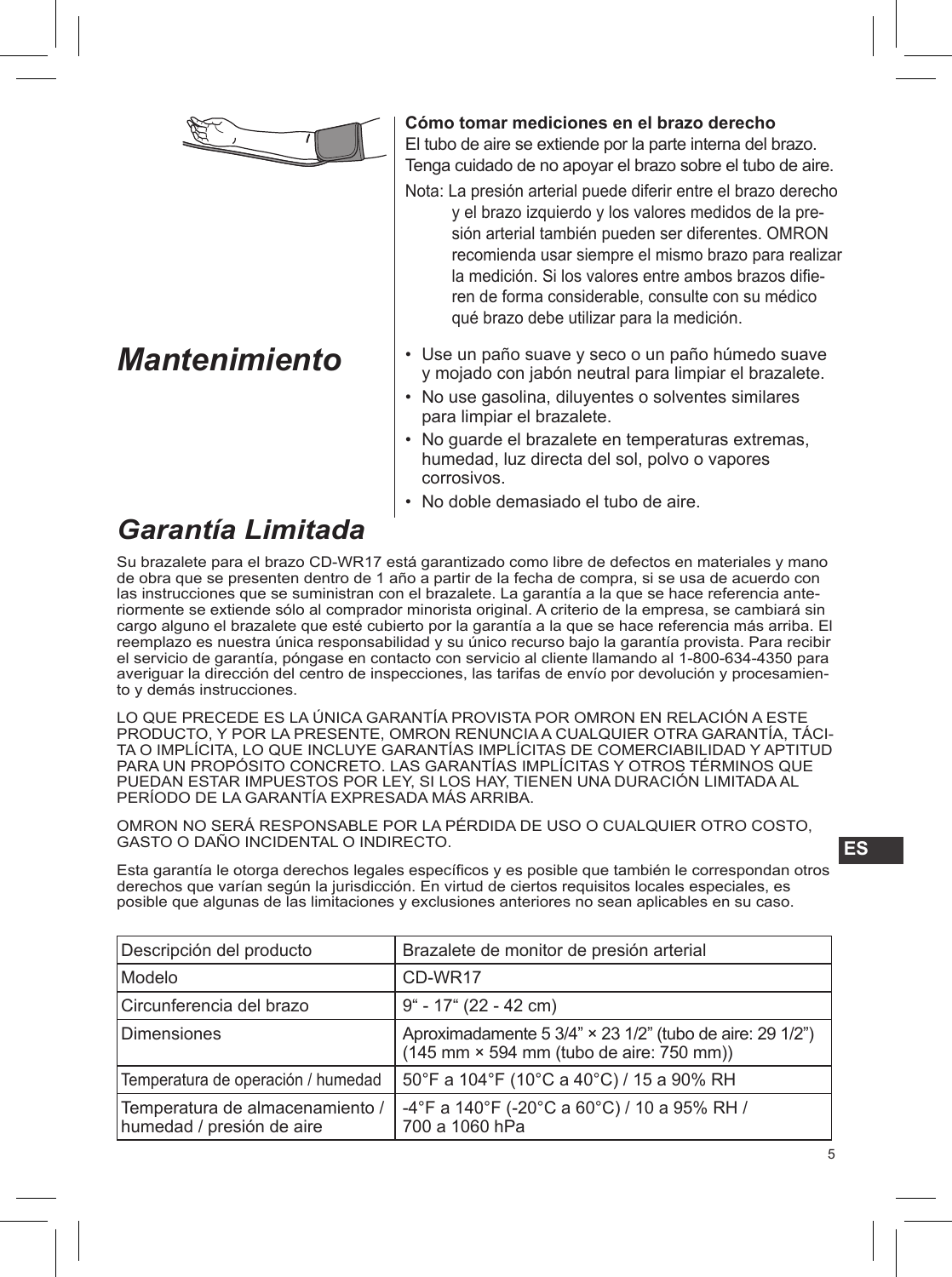Merci d'avoir acheté le brassard à grande portée profilé OMRON (CD-WR17). La circonférence du bras pour ce brassard est de 22 à 42 cm (9 à 17 po). Veuillez consulter le guide de l'utilisateur original de votre tensiomètre.

**Veuillez lire le présent mode d'emploi attentivement avant d'utiliser cet appareil. Veuillez garder ce guide à des fins de référence ultérieure.**

*Mise en garde :*

**Indique une situation potentiellement dangereuse qui, si elle n'est pas évitée, pourrait causer une blessure superficielle ou légère à l'utilisateur ou au patient, ou endommager l'équipement ou d'autres objets.**

- Utilisez seulement le tensiomètre OMRON autorisé avec ce brassard. Utilisez le ten- siomètre de précision évolué OMRON compatible avec le brassard D-Ring.
- Utilisez le même modèle de brassard qu'indiqué près de la prise d'air. N'utilisez aucun autre type de brassard.
- Ne lavez pas ou n'humidifiez pas le brassard.

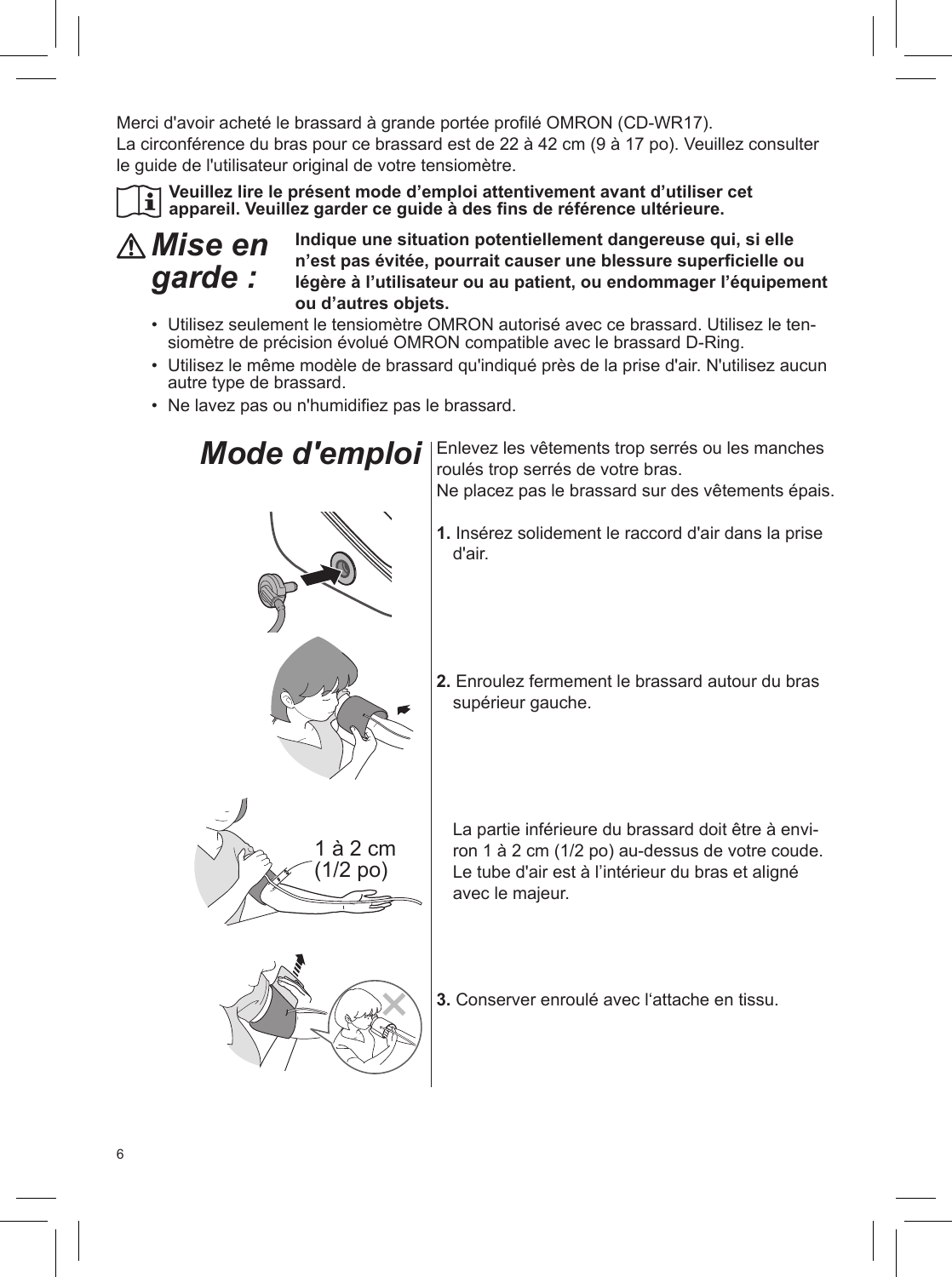

## *Entretien*

#### **Prise de mesures sur le bras droit**

Le tube d'air doit descendre à l'intérieur du bras.

S'assurer que le bras ne repose pas sur le tube d'air.

Remarque : La tension artérielle peut être différente du bras gauche au bras droit et la valeur de la mesure de tension artérielle peut différer. OMRON recommande de toujours utiliser le même bras pour prendre la mesure. Si la valeur entre les deux bras diffère de façon substantielle, veuillez consulter votre médecin pour savoir quel bras utiliser pour votre mesure.

- Utilisez un linge doux et sec ou un linge doux et humidifié et un savon neutre pour nettoyer le brassard.
- N'utilisez pas d'essence, de diluant ou autres solvants pour nettoyer le brassard.
- Ne rangez pas le brassard à des températures extrêmes, à l'humidité, directement sous les rayons du soleil, à des endroits poussiéreux ou avec des vapeurs corrosif.
- Ne pliez pas ou ne froissez pas le tube d'air de manière excessive.

#### *Garantie Limitée*

Le Brassard CD-WR17 est garanti contre tout défaut de matériaux et de fabrication survenant à l'intérieur d'une année à compter de la date d'achat, lorsque le brassard est utilisé conformément aux directives fournies avec le brassard. La garantie ci-dessus n'est offerte qu'à l'acheteur au détail original. À notre discrétion, nous remplacerons sans frais tout brassard couvert par la garantie cidessus. Le remplacement est notre seule responsabilité et votre seul recours en vertu de la garantie ci-dessus. Pour recevoir le service en vertu de cette garantie, communiquez avec le Service à la clientèle en composant le 1-800-634-4350 pour obtenir l'adresse du centre d'inspection, des frais d'expédition de retour et de manutention ainsi que d'autres directives.

CE QUI PRÉCÈDE CONSTITUE L'UNIQUE GARANTIE ACCORDÉE PAR OMRON RELATIVE-MENT À CE PRODUIT, ET OMRON DÉCLINE PAR LA PRÉSENTE TOUTES AUTRES GARAN-TIES, EXPRESSES OU IMPLICITES, INCLUANT LES GARANTIES IMPLICITES DE QUALITÉ MARCHANDE ET D'ADAPTATION À UN USAGE PARTICULIER. DES GARANTIES IMPLICITES ET AUTRES MODALITÉS PEUVENT ÊTRE IMPOSÉES PAR LA LOI ET SONT, LE CAS ÉCHÉANT, LIMITÉES EN DURÉE À LA PÉRIODE DE LA GARANTIE EXPRESSE CI-DESSUS.

OMRON NE SERA PAS TENUE RESPONSABLE DES PERTES DÉCOULANT DE L'UTILISATION OU D'AUTRES DOMMAGES SPÉCIAUX, INDIRECTS OU ACCESSOIRES OU DE COÛTS INDI-RECTS, DE DÉPENSES OU DE DOMMAGES.

Cette garantie vous donne des droits précis reconnus par la loi et vous pouvez également avoir d'autres droits qui varient d'une juridiction à l'autre. En raison d'exigences locales particulières, certaines des limites et exclusions citées précédemment peuvent ne pas s'appliquer à vous.

| Description du produit                                      | Brassard de tensiomètre                                                                              |
|-------------------------------------------------------------|------------------------------------------------------------------------------------------------------|
| Modèle                                                      | CD-WR17                                                                                              |
| Circonférence du bras                                       | 22 à 42 cm (9 à 17 po)                                                                               |
| Dimensions                                                  | Environ 145 mm $\times$ 594 mm (tube d'air : 750 mm)<br>(5 3/4 x 23 1/2 po (tube d'air : 29 1/2 po)) |
| Température / humidité de<br>fonctionnement                 | 10 °C à 40 °C (50 °F à 104 °F) / 15 à 95 % H.R.                                                      |
| Température d'entreposage /<br>Humidité / Pression de l'air | -20 °C à 60 °C (-4 °F à 140 °F) / 10 à 95 % H.R. /<br>700 à 1060 hPa                                 |

**FR**